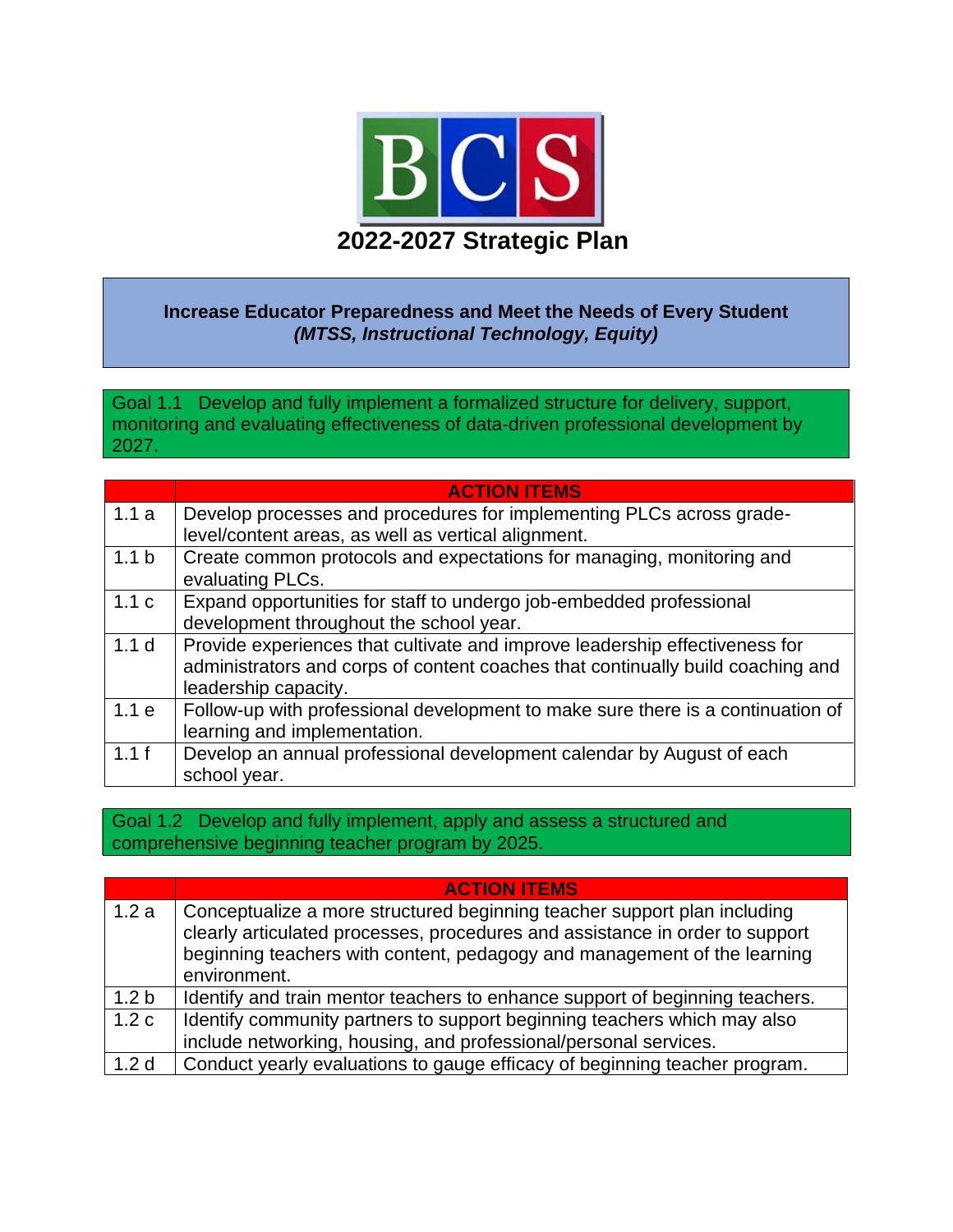Goal 1.3 Increase the hiring and retention of highly-qualified staff that are representative of students served in Beaufort County Schools by 2026.

|                  | <b>ACTION ITEMS</b>                                                                                                    |
|------------------|------------------------------------------------------------------------------------------------------------------------|
| 1.3a             | Expand partnerships with local, regional, state and national networks to recruit<br>and retain highly-qualified staff. |
| 1.3 <sub>b</sub> | Identify opportunities to encourage teacher assistants to obtain teacher<br>certification.                             |
| 1.3c             | Identify intentional opportunities for current students to explore careers in<br>education.                            |

Goal 1.4 Improve school climate measures across all schools and grade levels by 2025.

|                  | <b>ACTION ITEMS</b>                                                      |
|------------------|--------------------------------------------------------------------------|
| 1.4a             | Increase the number of school-based mental health professionals.         |
| 1.4 <sub>b</sub> | Increase opportunities to develop healthy habits in students and staff.  |
| 1.4c             | Strengthen relationships between teachers, students, staff and community |
|                  | partners.                                                                |

# **Increase Student and District Performance** *(MTSS, Student Engagement, Instructional Technology, Equity)*

Goal 2.1 Increase student achievement by 10% each year as measured by federal, state and local assessments and indicators through 2027.

|                | <b>ACTION ITEMS Strengthen MTTS Structures by:</b>                           |
|----------------|------------------------------------------------------------------------------|
| 2.1a           | Ensure equity of programs and resources among schools.                       |
| $\sqrt{2.1} b$ | Extend learning opportunities to meet student needs.                         |
| 2.1 c          | Use available data to analyze and identify gaps and needs.                   |
| 2.1 d          | Provide targeted, structured interventions to meet individual student needs. |
| 2.1e           | Progress-monitor and problem-solve to meet the needs of individual learners. |

Goal 2.2 Increase the use of instructional technology to support teaching and learning by 2027.

**ACTION ITEMS**